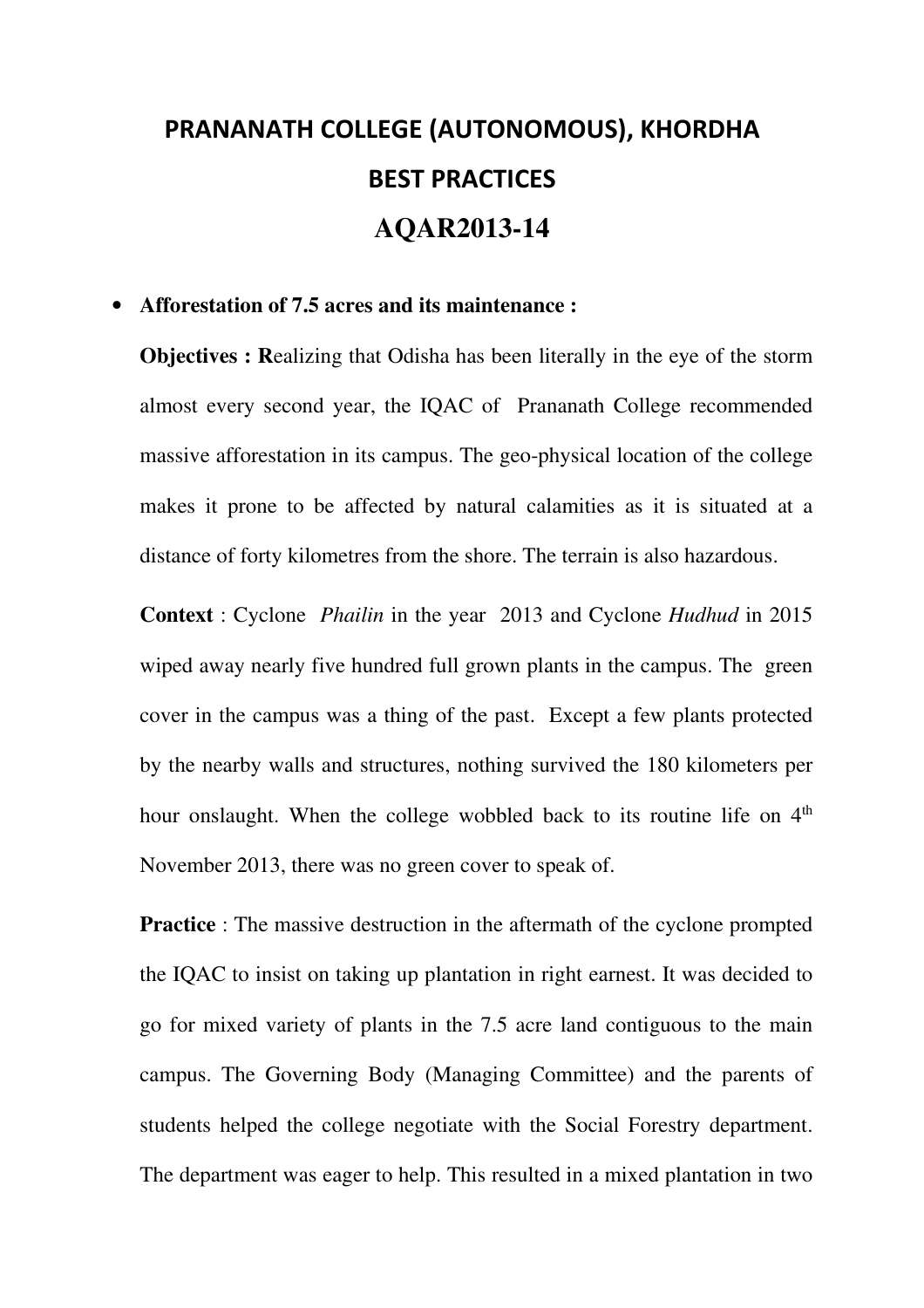patches consisting of fifteen thousand saplings. The trees were chosen on the basis of their viability and survival potential given the soil quality of the locality. Department of Botany took the lead and negotiated with the Dept of Forest and Environment in this regard.

**Evidence**: The college put in its share of the initiative by nominating students from NCC , NSS and Rovers and Rangers. The volunteers helped both in planting the saplings as well as taking care of the plants for the initial few months.

This facilitated environment awareness among students and members of staff as well as local populace. The visible impact was an upsurge in plantation initiatives in the neighbouring villages and institutions. The message of the importance of plantation was carried into the interiors by our students and this ultimately impacted the air and water quality.

**Constraints** : The impediments faced in this initiative are largely to do with availability of water. Since the area has scanty rainfall, this aspect has been solved with the digging of two deep tube wells to get adequate water for the plants. The Forest Department of the state has facilitated this.

**Note** : Since the major challenge in traditional livelihood has proved to be unpredictable weather pattern, all HEIs need to be committed to undertake afforastation. The IQAC of colleges should give a clear mandate regarding this initiate as a part of institutional activity.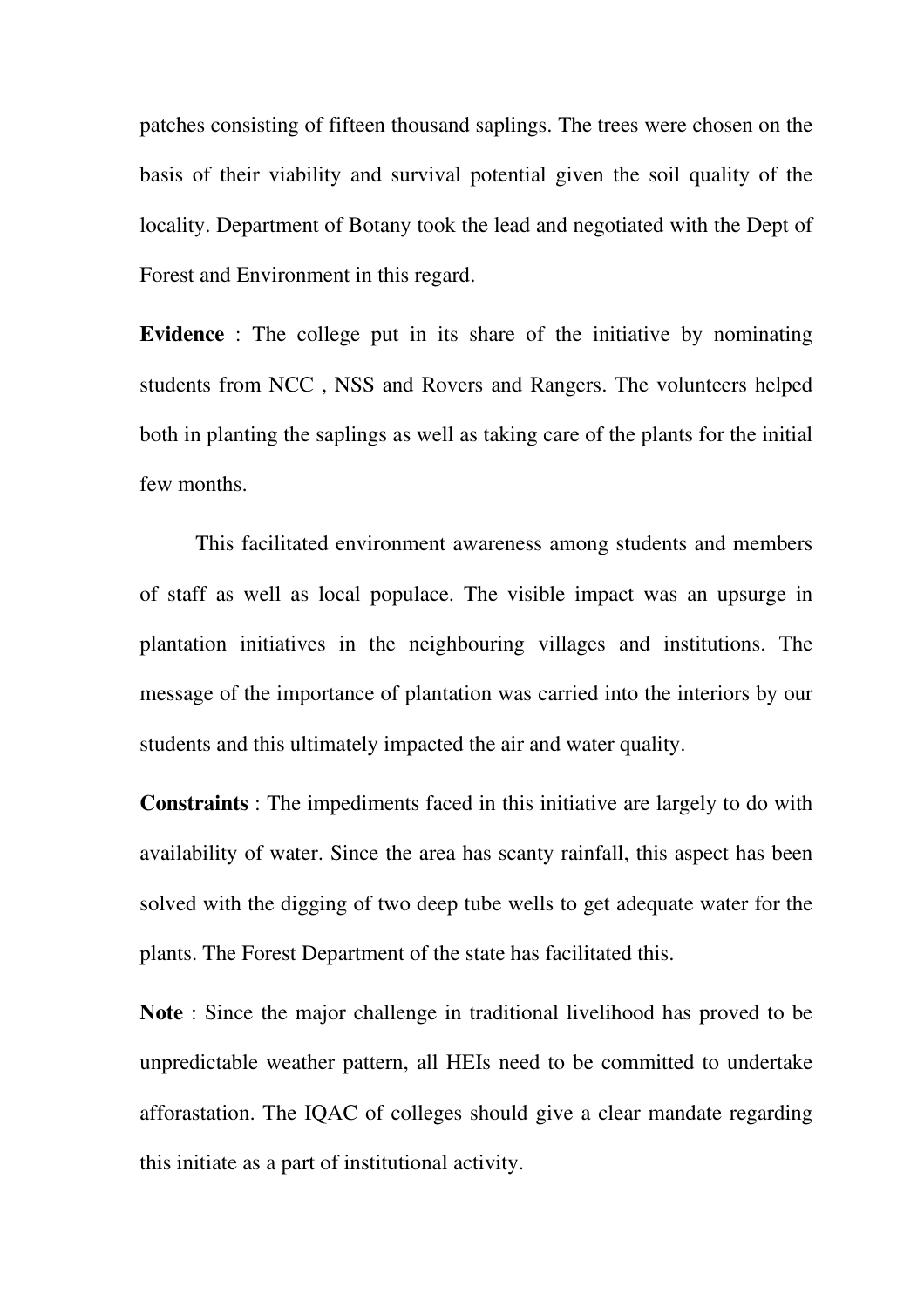## • **Felicitation to eminent alumni:**

**Objectives :** The IQAC suggested that eminent alumni are to be felicitated as a matter of regular practice . The objective was to provide a sense of continuity to the rich tradition this college inherits to our students and members of staff.

**Context** : The contextual justification is that every stakeholder must realize and internalize the human capital created by the institution.

It was envisaged that a continuity through generations of students of this institution will result in enlightening the present and subsequent generations about their intellectual inheritance.

Departmental heads and the principal take a resolution in the presence of members of the Governing Body to finalise the list every year starting from 2013-2014.

Constraints in this excercise are to keep track of alumni placed at eminent position. Many of the senior alumni are not extremely internet savvy and this cases break in communication. None the less, this constraint is overcome by the alumni network sho give their input on a regular basis.

**Practice**: This practice of felicitating eminent alumni has contributed to the over-all inspiration level of all stake holders. Students are inspired by earlier generation. Teachers are awed by the fact that they are stakeholders in an institution producing such alumni.